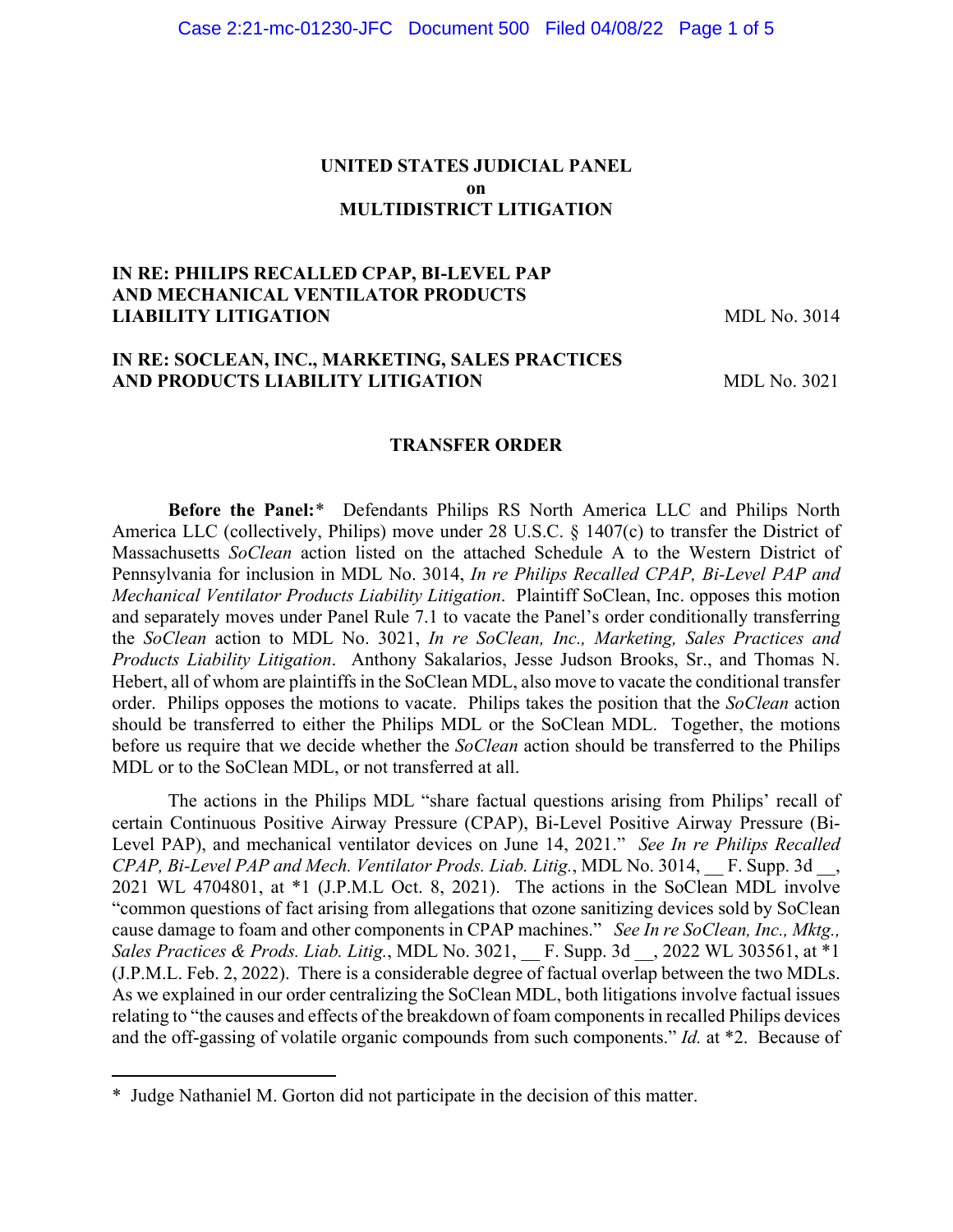this overlap, we centralized the SoClean litigation in the Western District of Pennsylvania before Judge Joy Flowers Conti, who also presides over the Philips MDL, to allow for coordinated discovery and pretrial proceedings as appropriate.

After considering the argument of counsel, we find that transfer under 28 U.S.C. § 1407 to MDL No. 3021 will serve the convenience of the parties and witnesses and promote the just and efficient conduct of the litigation. At this time, no party in the Philips MDL has explicitly alleged that SoClean's ozone devices caused or exacerbated the alleged defects in Philips CPAP machines or injury to their users. By contrast, the actions in the SoClean MDL squarely allege that SoClean ozone devices cause damage to components in CPAP machines—including, in a number of cases, Philips CPAP machines.<sup>1</sup>

The *SoClean* action arises from public statements made by Philips containing similar allegations regarding the damaging effects of SoClean devices. In that suit, SoClean brings Lanham Act, commercial disparagement, and other economic tort claims against Philips, alleging that, in the course of its product recall and elsewhere, Philips made false and misleading statements that SoClean's ozone devices cause or contribute to the degradation of foam components in Philips' recalled CPAP machines, and should not be used to sanitize medical devices. SoClean asserts that Philips' statements have caused a decrease in SoClean's sales and injury to its reputation and goodwill. The economic tort claims asserted in the *SoClean* action will turn in large part on whether Philips' statements were false.<sup>2</sup> Whether SoClean's devices in fact caused damage to Philips CPAP machines thus will be a central issue in *SoClean*, as in many of the SoClean MDL actions. Fact and expert discovery are likely to overlap. Transfer will avoid the risk of inconsistent pretrial rulings, including as to discovery disputes and *Daubert* motions.

In opposing transfer to either the Philips or the SoClean MDL, SoClean argues that the *SoClean* action predominantly involves distinct factual issues relating to the conduct of Philips executives and the extent of the harm caused to SoClean by Philips' statements. It contends that discovery therefore will focus primarily on matters not involved in either MDL. It also maintains that differences in the legal claims and parties weigh against transfer, and that pretrial motions in the MDLs will focus on issues, such as class certification and preemption, that will not arise in

<sup>&</sup>lt;sup>1</sup> Indeed, a related action recently transferred to the SoClean MDL brings claims on behalf of a putative nationwide class of "[a]ll persons in the United States who purchased or used a SoClean Device to clean and sanitize a recalled Philips Device." Plaintiffs seek reimbursement for the cost of their SoClean devices, as well as replacement of their Philips CPAP machines. Compl. ¶¶ 20, 25, 68, *Bradley v. SoClean, Inc.*, C.A. 1:21-01029 (D.N.H.). *See* Conditional Transfer Order (CTO 2), MDL No. 3021 (J.P.M.L. Mar. 10, 2022), ECF doc. 98.

<sup>2</sup> *See, e.g., HipSaver, Inc. v. Kiel*, 984 N.E. 2d 755, 763 (Mass. 2013) ("'the plaintiff [in a commercial disparagement action] must carry the burden of proving that the disparaging statement is false, and if he does not do so he has no claim'") (quoting W.L. Prosser & W.P. Keeton, Torts, § 128, at 967 (5th ed. 1984)); *Pegasystems, Inc. v. Appian Corp.*, 424 F. Supp. 3d 214, 221, 224 (D. Mass. 2019) (to prevail on a claim under the Lanham Act or Mass. Gen. Law Ch. 93A, plaintiff must prove that the defendant "made a false or misleading description of fact or representation of fact in a commercial advertisement about [its] own or another's product") (quoting *Cashmere & Camel Hair Mfrs. Inst. v. Saks Fifth Ave.*, 284 F.3d 302, 310–11 (1st Cir. 2002)).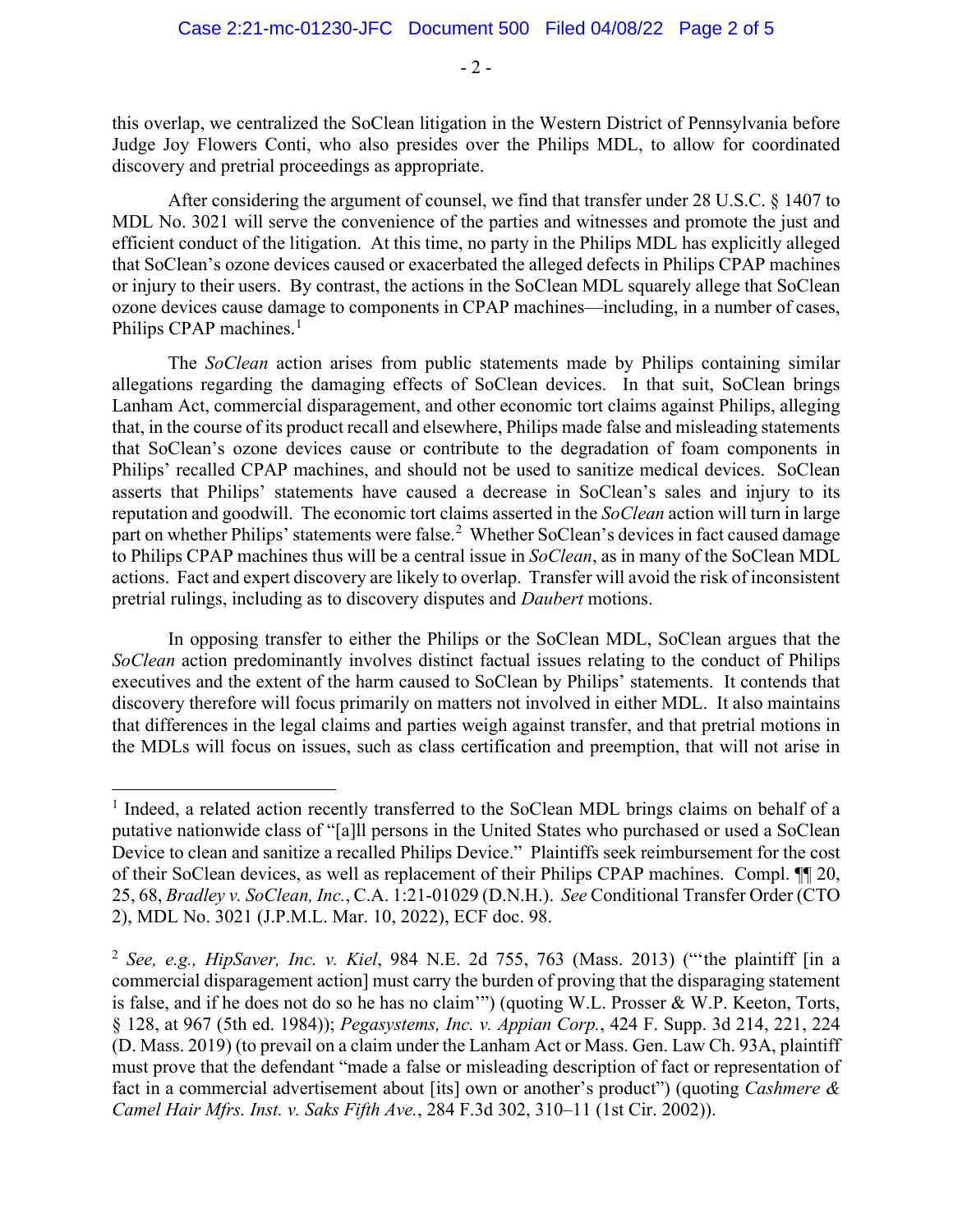*SoClean*. We are not persuaded by these arguments. As we often have stated, "Section 1407 does not require a complete identity of common factual issues as a prerequisite to transfer, and the presence of additional facts or differing legal theories is not significant when . . . the actions still arise from a common factual core." *In re New England Compounding Pharmacy, Inc., Prods. Liab. Litig.,* 38 F. Supp. 3d 1384, 1385–86 (J.P.M.L. 2014). Nor is it an obstacle to transfer that Philips currently is not a party to the SoClean MDL. *See In re Bank of N.Y. Mellon Corp. Foreign Exch. Transactions Litig.*, 857 F. Supp. 2d 1371, 1373 (J.P.M.L. 2012) (centralization does not require a complete identity of parties).

SoClean further maintains that transfer would result in inefficiencies, inconvenience the parties, and delay proceedings in the *SoClean* action. Plaintiffs in the SoClean MDL similarly contend that transfer would unnecessarily complicate the SoClean MDL and delay litigation of their claims. Again, we do not agree. Both *SoClean* and the SoClean MDL are in their infancy. Judge Conti has the discretion to employ separate tracks or other appropriate pretrial management techniques to address any unique issues and discovery presented by the *SoClean* action and avoid unnecessary delay. SoClean and the other movants' argument that the Western District of Pennsylvania would not be a convenient forum for the parties and witnesses in *SoClean* is similarly unconvincing. We repeatedly have explained that we "look to the overall convenience of the parties and witnesses, not just those of a single plaintiff or defendant in isolation." *In re Watson Fentanyl Patch Prods. Liab. Litig.*, 883 F. Supp. 2d 1350, 1351–52 (J.P.M.L. 2012). Given that coordinated discovery and other proceedings on common issues will be going forward in the Western District of Pennsylvania, transfer would serve the efficient resolution of these related litigations taken as a whole.

While we conclude that inclusion of the *SoClean* action in MDL No. 3021 is most appropriate, we acknowledge that Philips' arguments for transfer to MDL No. 3014 have some merit. Ultimately, Judge Conti is in the best position to structure proceedings in both MDLs as she deems appropriate. If Judge Conti at any point determines that the *SoClean* action is more appropriately included in MDL No. 3014, she is free to suggest to the Panel that it be transferred to that MDL.

IT IS THEREFORE ORDERED that Philips' motion to transfer the action listed on Schedule A to MDL No. 3014 is DENIED.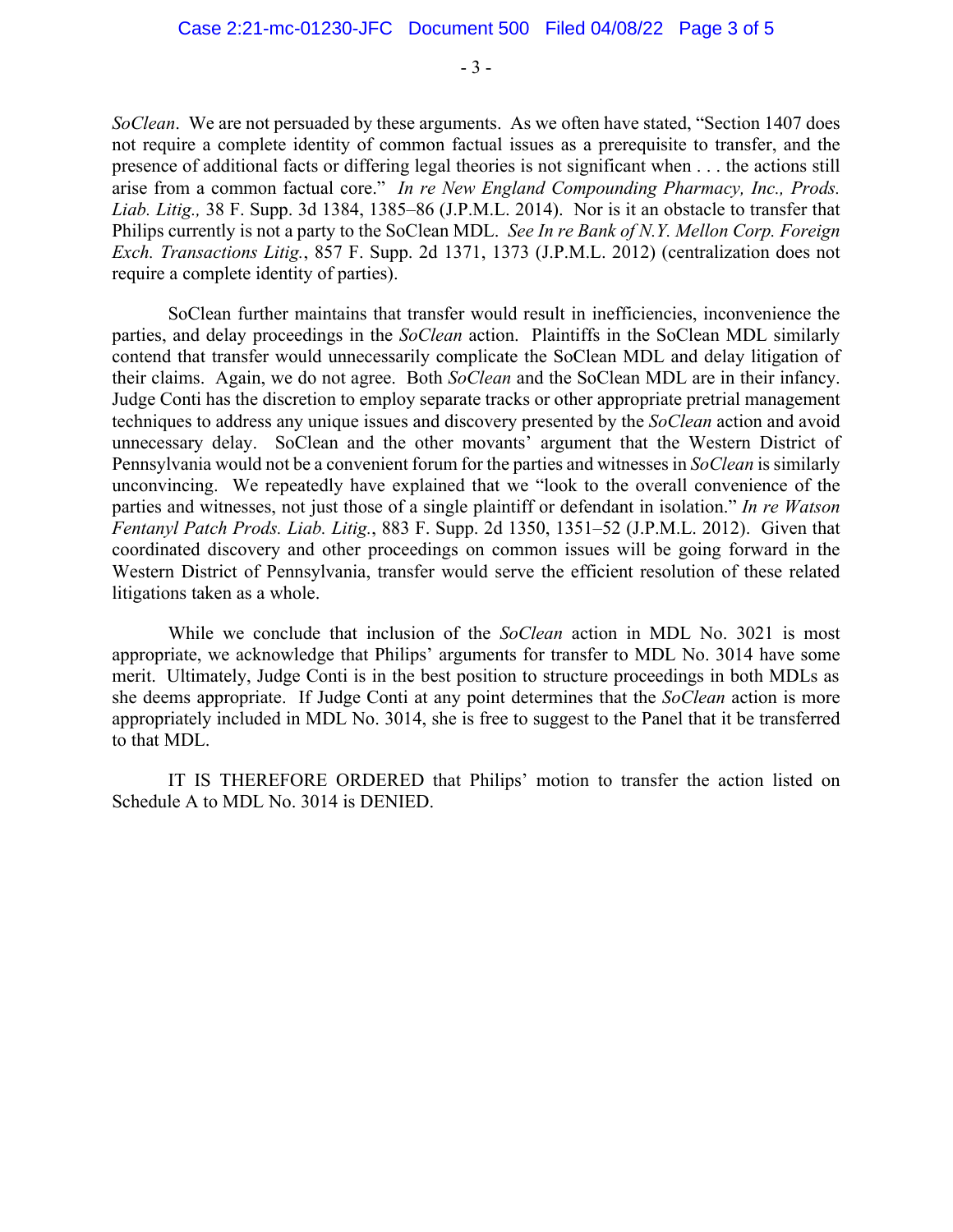IT IS FURTHER ORDERED that the action listed on Schedule A is transferred to the Western District of Pennsylvania and, with the consent of that court, assigned to the Honorable Joy Flowers Conti for inclusion in the coordinated or consolidated pretrial proceedings in MDL No. 3021.

#### PANEL ON MULTIDISTRICT LITIGATION

Caldwell aren.

 Karen K. Caldwell Chair

Matthew F. Kennelly David C. Norton Roger T. Benitez Dale A. Kimball Madeline Cox Arleo